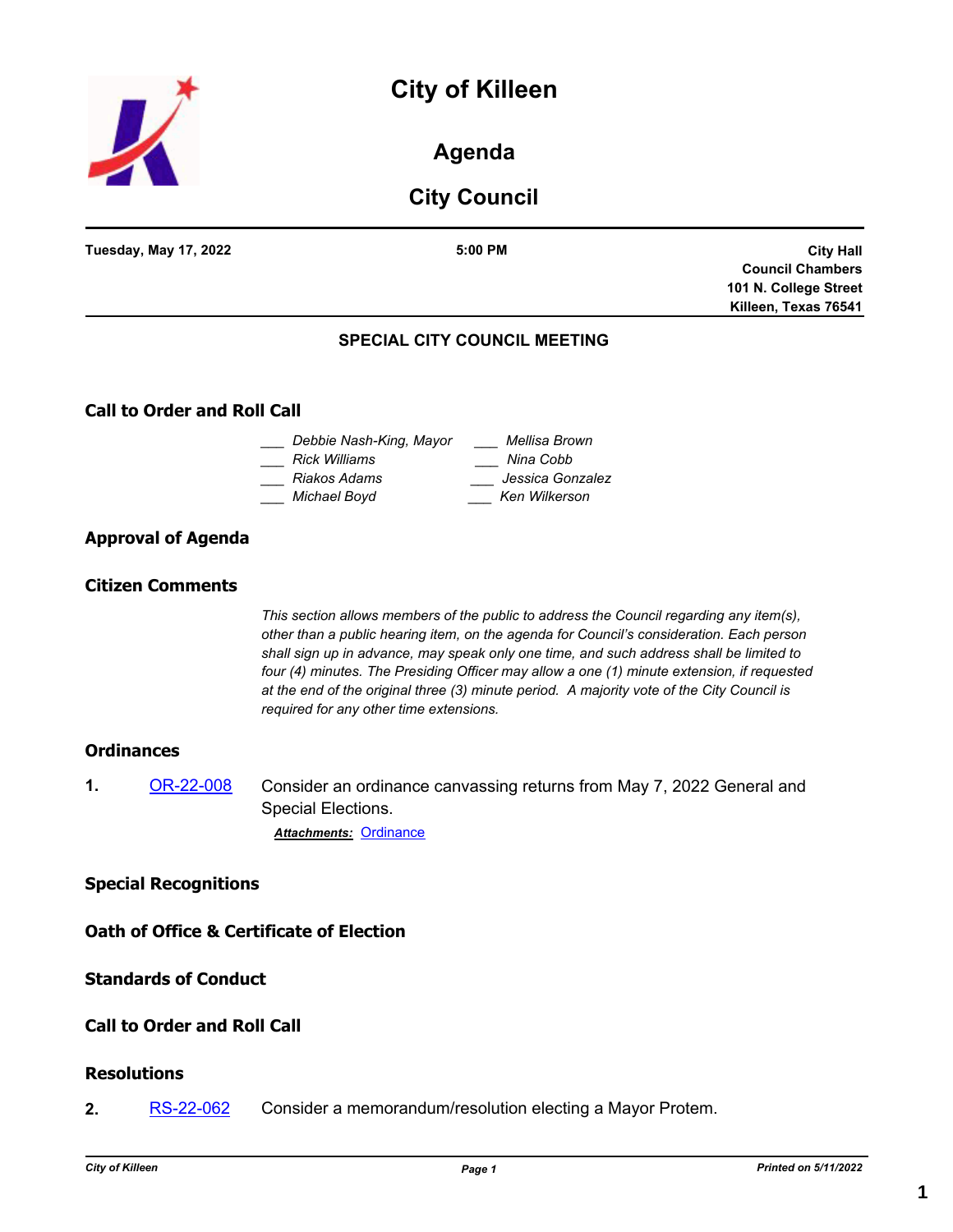## **Adjournment**

*I* certify that the above notice of meeting was posted on the Internet and on the bulletin *boards at Killeen City Hall and at the Killeen Police Department on or before 5:00 p.m. on May 11, 2022.*

*Lucy C. Aldrich, City Secretary* 

*\_\_\_\_\_\_\_\_\_\_\_\_\_\_\_\_\_\_\_\_\_\_\_\_\_\_\_\_\_\_\_*

*The public is hereby informed that notices for City of Killeen meetings will no longer distinguish between matters to be discussed in open or closed session of a meeting. This practice is in accordance with rulings by the Texas Attorney General that, under the Texas Open Meetings Act, the City Council may convene a closed session to discuss any matter listed on the agenda, without prior or further notice, if the matter is one that the Open Meetings Act allows to be discussed in a closed session.*

*This meeting is being conducted in accordance with the Texas Open Meetings Law [V.T.C.A., Government Code, § 551.001 et seq.]. This meeting is being conducted in accordance with the Americans with Disabilities Act [42 USC 12101 (1991)]. The facility is wheelchair accessible and handicap parking is available. Requests for sign interpretive services are available upon requests received at least 48 hours prior to the meeting. To make arrangements for those services, please call 254-501-7700, City Manager's Office, or TDD 1-800-734-2989.*

**Dedicated Service -- Every Day, for Everyone!**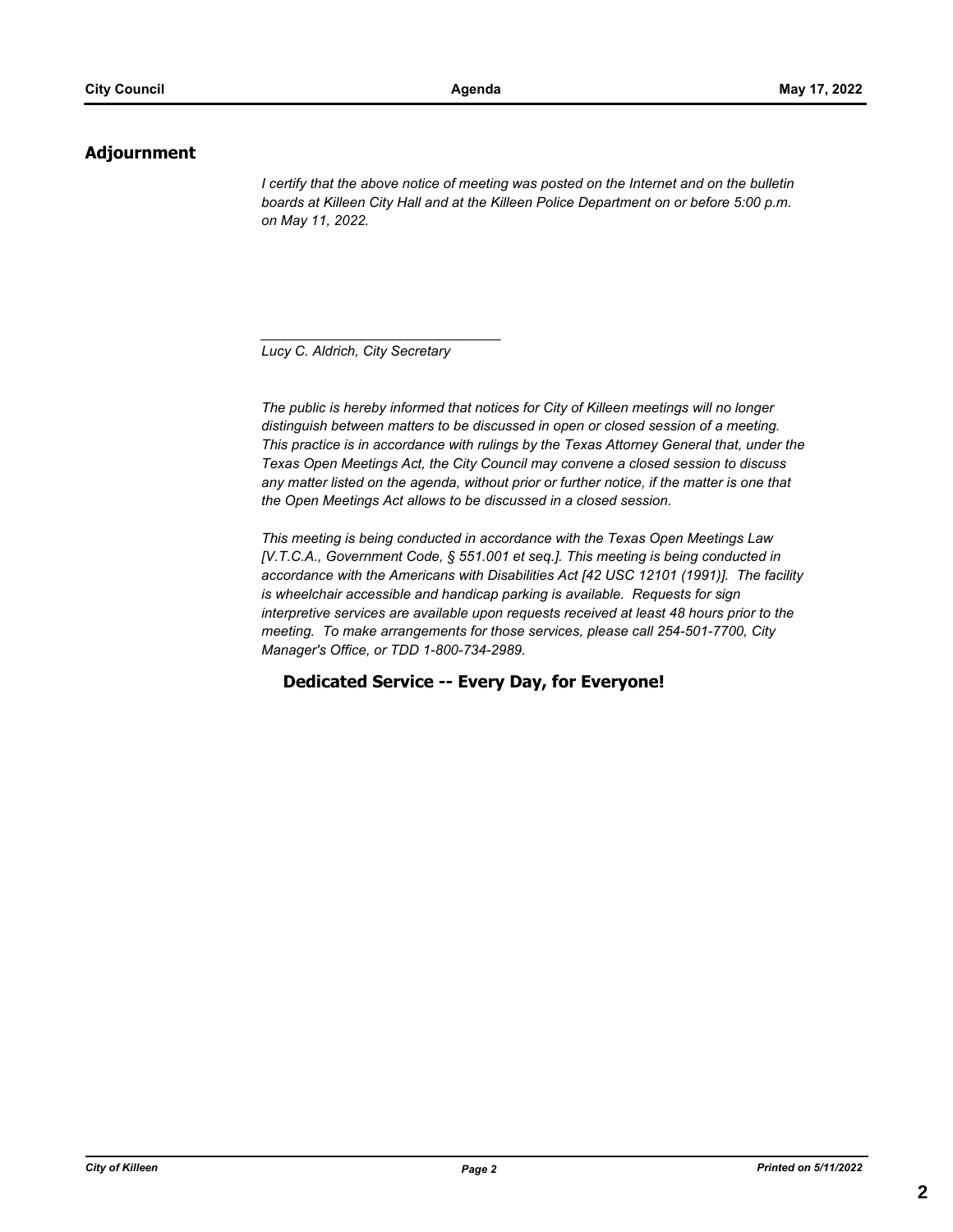



## **Staff Report**

## **File Number: OR-22-008**

**DATE: May 17, 2022**

**TO: Kent Cagle, City Manager**

**FROM: Traci Briggs, City Attorney**

**SUBJECT: Canvassing Returns from May 7, 2022 General and Special Elections**

#### **BACKGROUND AND FINDINGS:**

On May 7, 2022, the City of Killeen participated in a joint election with Bell County to elect a Mayor and three Councilmembers-at-Large, and to consider thirteen (13) charter amendments.

#### **THE ALTERNATIVES CONSIDERED:**

There are no alternatives to consider. State and local law requires the City Council to canvass the election returns and declare the results.

#### **Which alternative is recommended? Why?**

N/A

#### **CONFORMITY TO CITY POLICY:**

Adopting the ordinance confirms to state law and city charter requirements.

#### **FINANCIAL IMPACT:**

#### **What is the amount of the expenditure in the current fiscal year? For future years?**

There is no financial impact.

#### **Is this a one-time or recurring expenditure?**

N/A

#### **Is this expenditure budgeted?**

N/A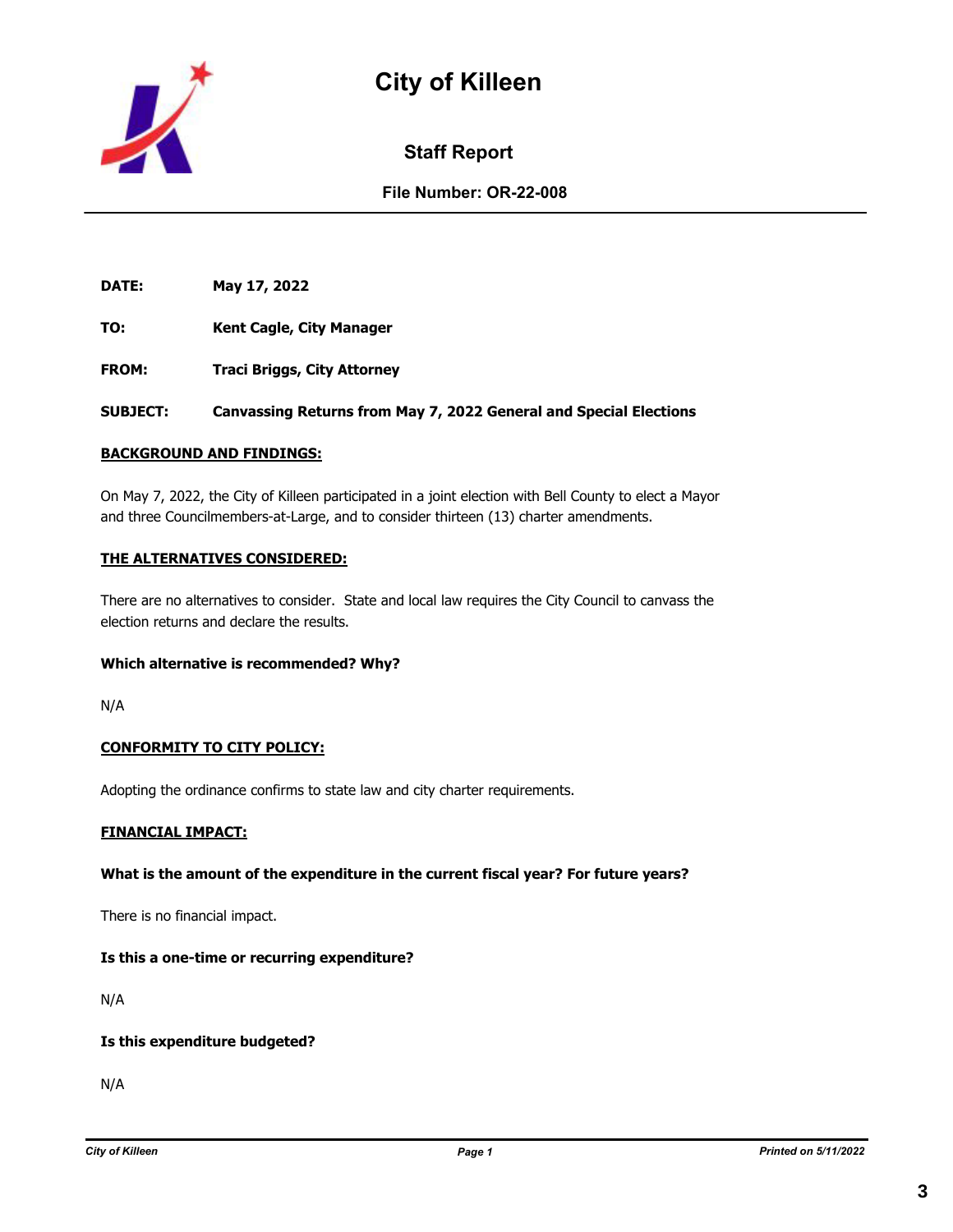#### **If not, where will the money come from?**

N/A

### **Is there a sufficient amount in the budgeted line-item for this expenditure?**

N/A

### **RECOMMENDATION:**

Staff recommends adoption of the ordinance declaring the results of the May 7, 2022 General and Special Elections.

### **DEPARTMENTAL CLEARANCES:**

N/A

#### **ATTACHED SUPPORTING DOCUMENTS:**

**Ordinance** Election Register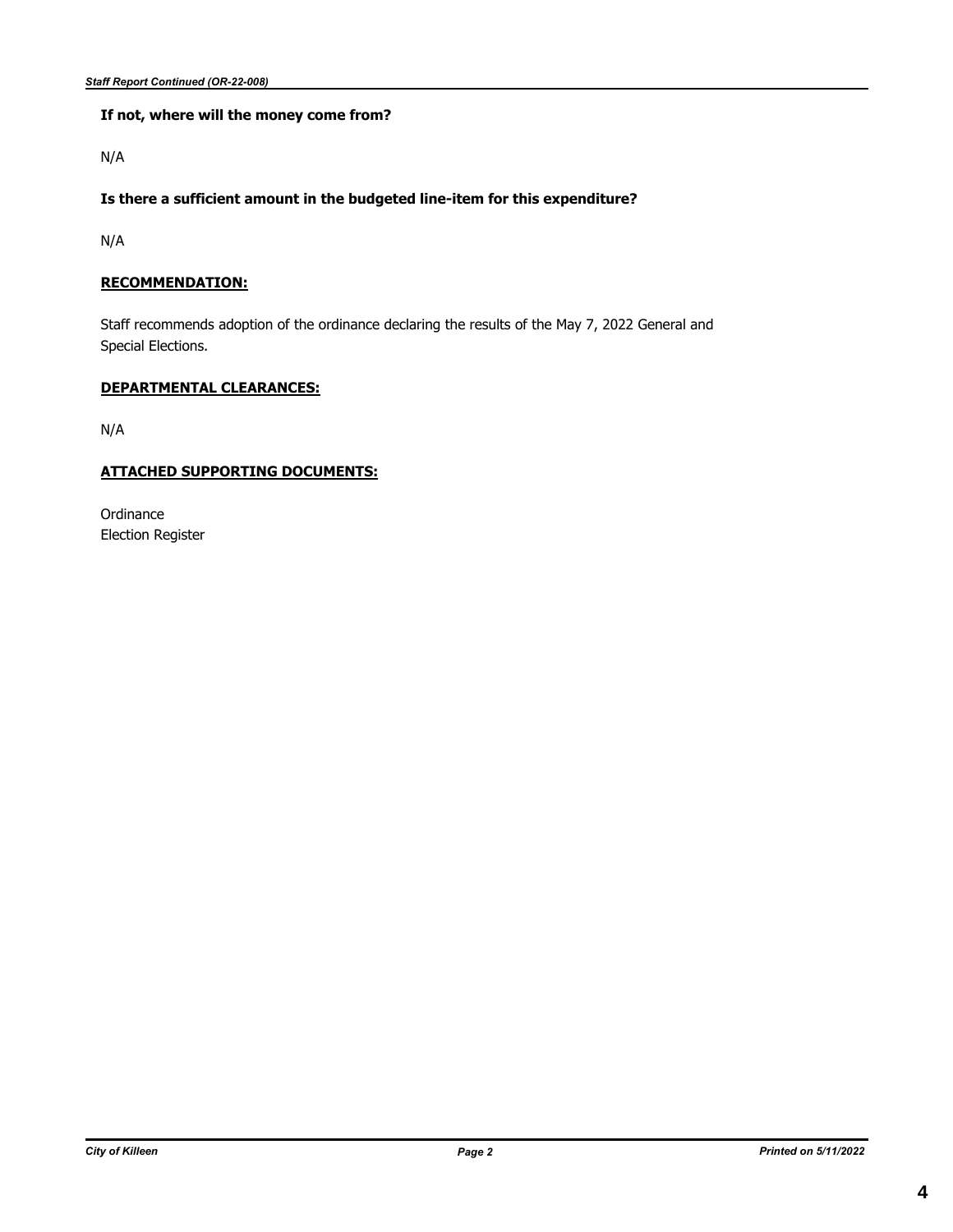## **ORDINANCE \_\_\_\_\_\_\_\_\_\_\_\_\_\_\_\_\_**

## **AN ORDINANCE BY THE CITY COUNCIL OF THE CITY OF KILLEEN, TEXAS, CANVASSING RETURNS AND DECLARING THE RESULTS OF A GENERAL AND SPECIAL ELECTION HELD MAY 7, 2022 FOR THE ELECTION OF A MAYOR AND THREE COUNCILMEMBERS-AT-LARGE AND THIRTEEN (13) CHARTER AMENDMENTS.**

WHEREAS, on this 17th day of May 2022, Councilmember Councilmember \_\_\_\_\_\_\_\_\_\_ and Councilmember \_\_\_\_\_\_\_\_\_\_\_\_\_ verified the May 7, 2022, election results provided by Bell County Election Administrator prior to the City Council of the City of Killeen, Texas, convening in a special session open to the public at the regular meeting place with a quorum, and among other proceedings were the following:

Councilmember \_\_\_\_\_\_\_\_\_\_\_ introduced an ordinance canvassing returns and declaring the results of the general and special elections held on May 7, 2022. Councilmember moved its adoption. The motion was seconded by Councilmember \_\_\_\_\_\_\_\_\_, and the motion prevailed by the following vote: Aye: \_\_\_\_\_; Nay \_\_\_\_\_; Abstain: \_\_\_\_\_.

## **BE IT ORDAINED BY THE CITY COUNCIL OF THE CITY OF KILLEEN:**

**Section I.** There came on to be considered the returns of an election held on the 7th day of May 2022, for the purpose of electing the hereinafter named officials and consideration of thirteen (13) charter amendment propositions, and it appearing from the returns, duly and legally made, that voters cast ballots at the election; that each of the candidates in the election and the propositions received the following votes:

## **FOR MAYOR:**

| <b>Total Received</b> |
|-----------------------|
| <b>Total Received</b> |
| <b>Total Received</b> |
| <b>Total Received</b> |
|                       |

## **FOR COUNCIL MEMBERS-AT-LARGE:**

| Mellisa Brown        | <b>Total Received</b> |
|----------------------|-----------------------|
| Jose Segarra         | <b>Total Received</b> |
| Ken Wilkerson        | <b>Total Received</b> |
| Leo J. Gukeisen      | <b>Total Received</b> |
| <b>Rick Williams</b> | <b>Total Received</b> |
| Ramon Alvarez        | <b>Total Received</b> |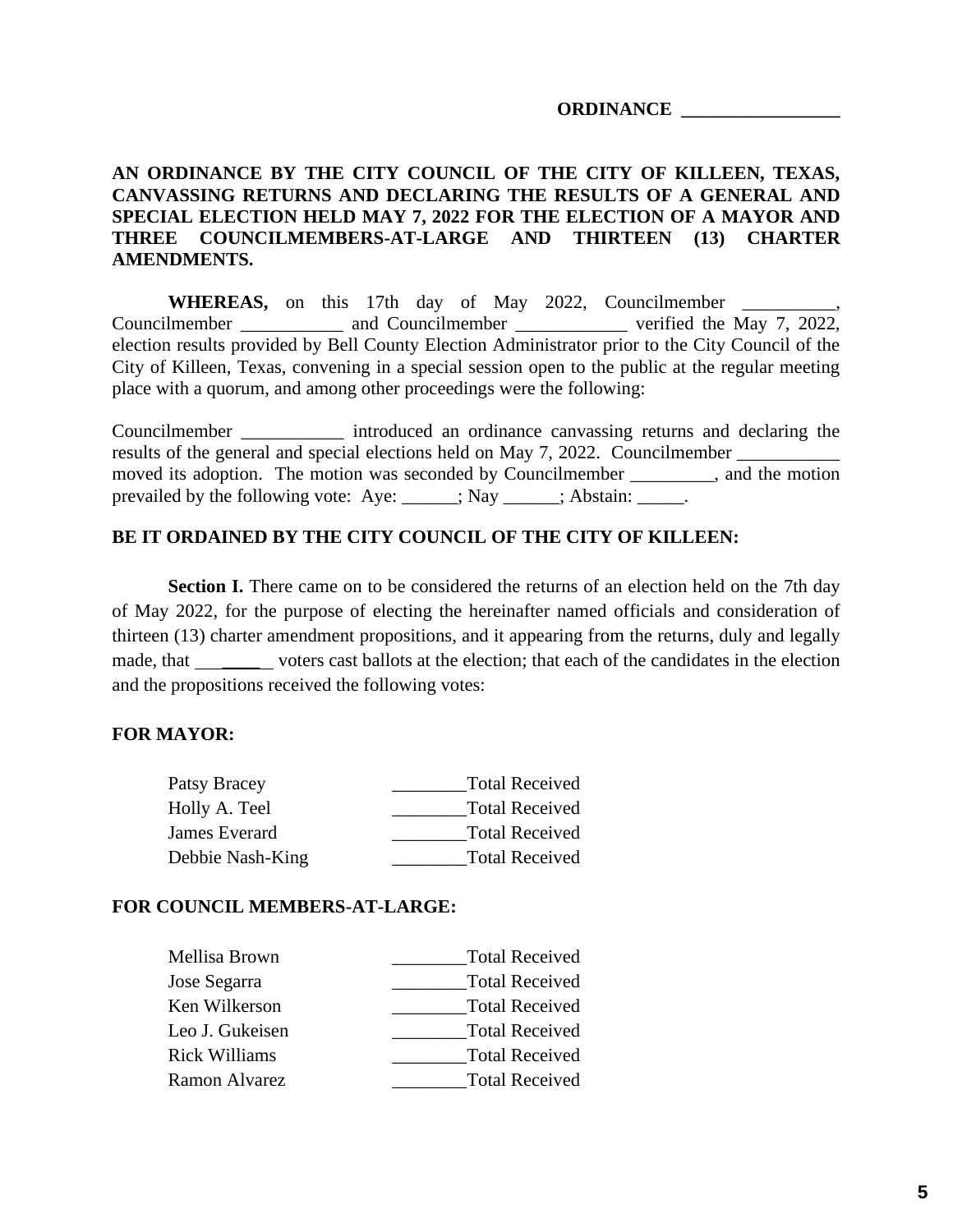## **PROPOSITIONS:**

Proposition A – Extension of City Limits

Amend the Charter of the City of Killeen to replace annexation provisions inconsistent with state law with provisions that provide for annexation in accordance with state law; and to make certain other grammatical and technical changes related thereto.

| FOR THE PROPOSITION            | <b>Total Received</b> |
|--------------------------------|-----------------------|
| <b>AGAINST THE PROPOSITION</b> | <b>Total Received</b> |

Proposition B – Change of District Boundaries

Amend the Charter of the City of Killeen to repeal the requirement to obtain preclearance approval under the Voting Rights Act that is no longer required under federal law prior to amendments of existing district boundaries becoming effective; and to make certain other grammatical and technical changes related thereto.

| FOR THE PROPOSITION            | <b>Total Received</b> |
|--------------------------------|-----------------------|
| <b>AGAINST THE PROPOSITION</b> | <b>Total Received</b> |

Proposition C – Council Compensation

Amend the Charter of the City of Killeen to change monthly compensation from \$100 to \$250 for each Councilmember and \$200 to \$350 for the Mayor; and to make certain other grammatical and technical changes related thereto.

| FOR THE PROPOSITION            | <b>Total Received</b> |
|--------------------------------|-----------------------|
| <b>AGAINST THE PROPOSITION</b> | <b>Total Received</b> |

Proposition D – Appointment and Removal of City Manager

Amend the Charter of the City of Killeen to remove the provision that allows the City Manager, if removed at any time after six months from appointment, to demand written charges and a public hearing prior to the date on which final removal shall take effect; and to make certain other grammatical and technical changes related thereto.

| FOR THE PROPOSITION            | <b>Total Received</b> |
|--------------------------------|-----------------------|
| <b>AGAINST THE PROPOSITION</b> | <b>Total Received</b> |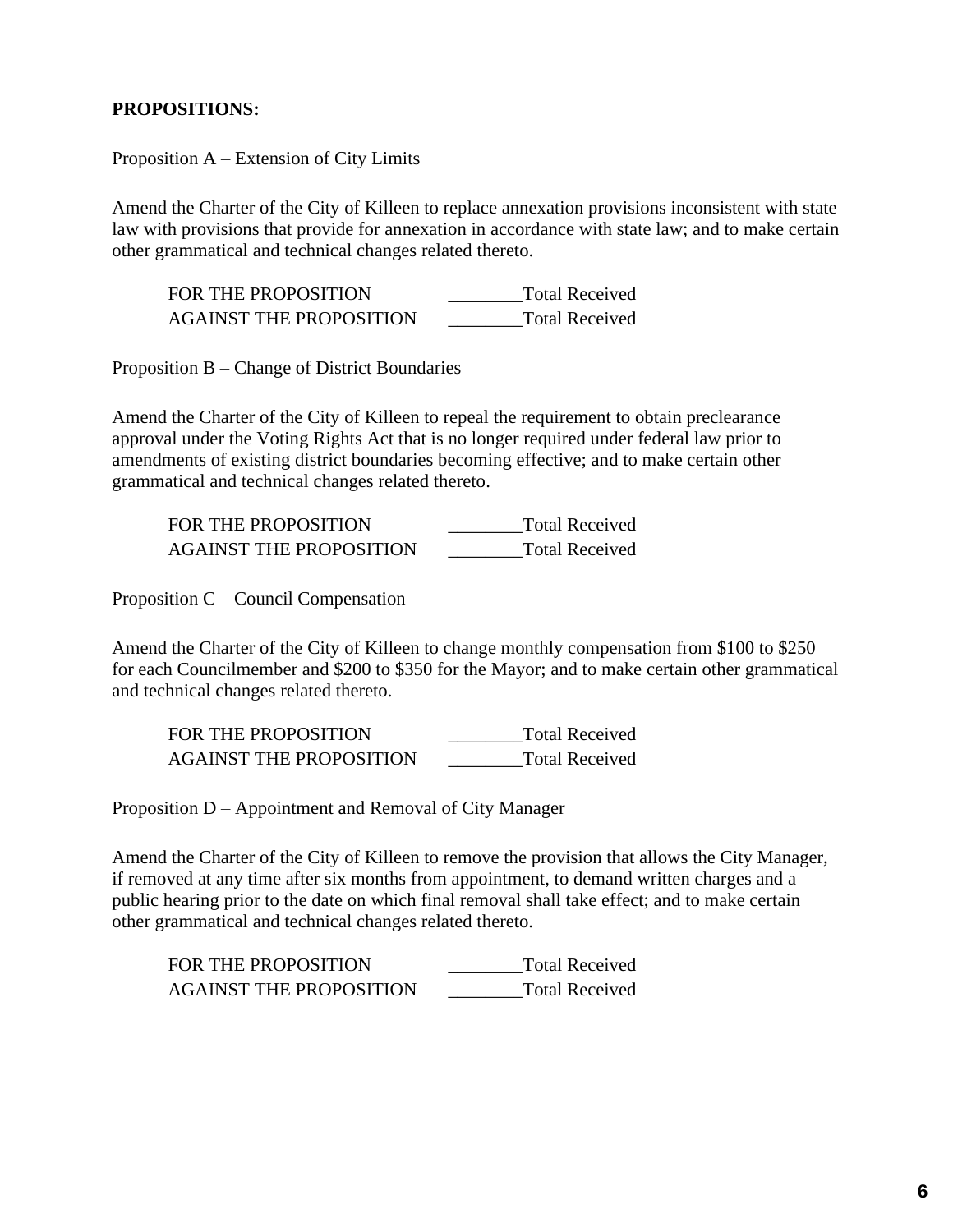Proposition E – Induction of Newly Elected Councilmembers

Amend the Charter of the City of Killeen to provide for a special meeting following an election for the purpose of qualifying newly elected Councilmembers; and to make certain other grammatical and technical changes related thereto.

| FOR THE PROPOSITION            | <b>Total Received</b> |
|--------------------------------|-----------------------|
| <b>AGAINST THE PROPOSITION</b> | <b>Total Received</b> |

Proposition F – Procedure for Passage of Ordinances

Amend the Charter of the City of Killeen to require a public hearing for any ordinance imposing or increasing a fine or fee; and to make certain other grammatical and technical changes related thereto.

| FOR THE PROPOSITION            | <b>Total Received</b> |
|--------------------------------|-----------------------|
| <b>AGAINST THE PROPOSITION</b> | <b>Total Received</b> |

Proposition G – Investigation by Council

Amend the Charter of the City of Killeen to allow individual councilmembers to inquire into the conduct of any office, department, agency or officer of the city; and to make certain other grammatical and technical changes related thereto.

FOR THE PROPOSITION \_\_\_\_\_\_\_\_\_\_\_\_Total Received AGAINST THE PROPOSITION \_\_\_\_\_\_\_\_Total Received

Proposition  $H -$ Copies of the Budget

Amend the Charter of the City of Killeen to delete the requirement to send a copy of the budget to the State Comptroller; and to make certain other grammatical and technical changes related thereto.

FOR THE PROPOSITION Total Received AGAINST THE PROPOSITION \_\_\_\_\_\_\_\_Total Received

Proposition I – Power to Borrow

Amend the Charter of the City of Killeen to remove the authority to secure revenue bonds by a mortgage or deed of trust on the physical properties of public utilities; and to make certain other grammatical and technical changes related thereto.

| FOR THE PROPOSITION     | <b>Total Received</b> |
|-------------------------|-----------------------|
| AGAINST THE PROPOSITION | <b>Total Received</b> |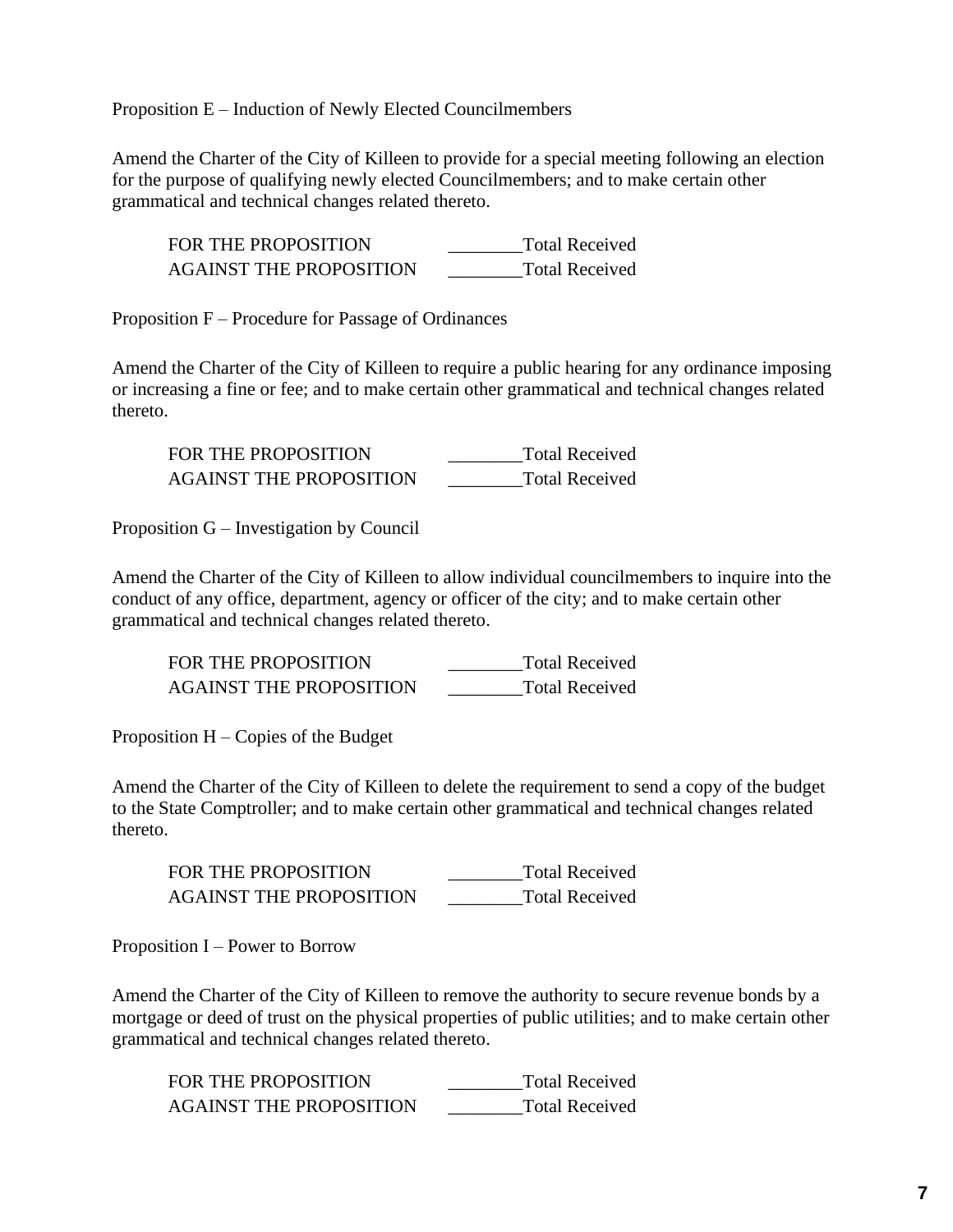Proposition J – Names on Council Ballots

Amend the Charter of the City of Killeen to remove the requirement for full names to be printed on official ballots; and to make certain other grammatical and technical changes related thereto.

| <b>FOR THE PROPOSITION</b>     | <b>Total Received</b> |
|--------------------------------|-----------------------|
| <b>AGAINST THE PROPOSITION</b> | <b>Total Received</b> |

Proposition  $K$  – Power of Initiative

Amend the Charter of the City of Killeen to except from the power of initiative an ordinance subject to state or federal law requirements that cannot be met through the initiative ordinance process; and to make certain other grammatical and technical changes related thereto.

| FOR THE PROPOSITION            | <b>Total Received</b> |
|--------------------------------|-----------------------|
| <b>AGAINST THE PROPOSITION</b> | <b>Total Received</b> |

Proposition  $L$  – Definitions

Amend the Charter of the City of Killeen to define the term "Officer"; and to make certain other grammatical and technical changes related thereto.

FOR THE PROPOSITION Total Received AGAINST THE PROPOSITION \_\_\_\_\_\_\_\_Total Received

Proposition M – Resignation from Office

Amend the Charter of the City of Killeen to require a member of the City Council to resign from their present office immediately upon filing for either the office of the Mayor or the office of Councilmember that they do not currently hold; and to make certain other grammatical and technical changes related thereto.

FOR THE PROPOSITION **The EXAM** Total Received AGAINST THE PROPOSITION \_\_\_\_\_\_\_\_Total Received

**Section II.** That the election was duly called; that notice of election was given in accordance with law; and that the election was held in accordance with law.

Section III. That \_\_\_\_\_\_\_\_\_ was duly elected Mayor, and that \_\_\_\_\_\_\_\_, and and a series were duly elected Councilmembers-at-Large; all four elected officials are duly elected subject to taking their oaths.

**Section IV.** That Charter Amendment Proposition A was APPROVED by the voters of the City of Killeen and is hereby adopted. That Charter Amendment Proposition B was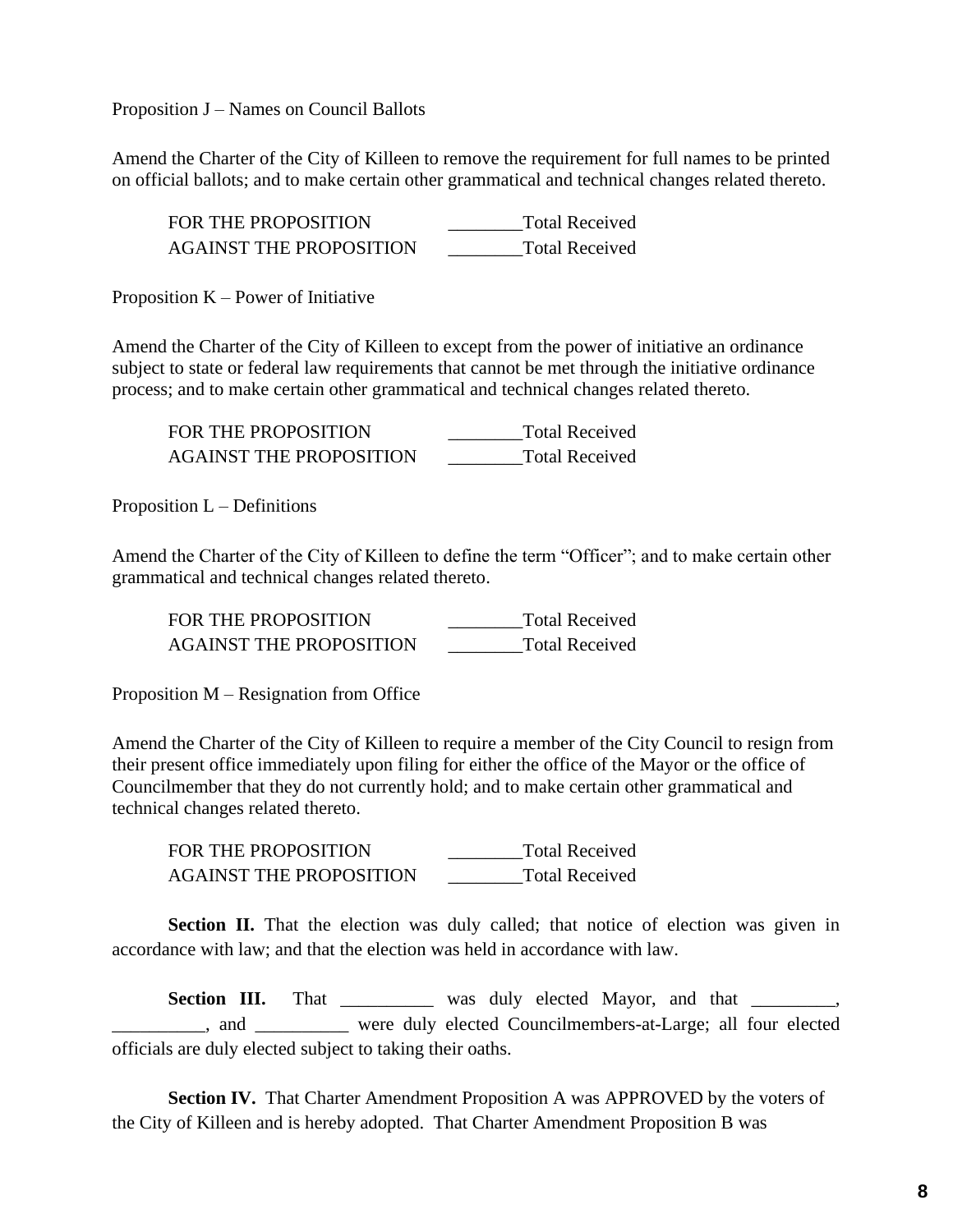APPROVED by the voters of the City of Killeen and is hereby adopted. That Charter Amendment Proposition C was APPROVED by the voters of the City of Killeen and is hereby adopted. That Charter Amendment Proposition D was APPROVED by the voters of the City of Killeen and is hereby adopted. That Charter Amendment Proposition E was APPROVED by the voters of the City of Killeen and is hereby adopted. That Charter Amendment Proposition F was APPROVED by the voters of the City of Killeen and is hereby adopted. That Charter Amendment Proposition G was APPROVED by the voters of the City of Killeen and is hereby adopted. That Charter Amendment Proposition H was DISAPPROVED by the voters of the City of Killeen. That Charter Amendment Proposition I was APPROVED by the voters of the City of Killeen and is hereby adopted. That Charter Amendment Proposition J was DISAPPROVED by the voters of the City of Killeen. That Charter Amendment Proposition K was APPROVED by the voters of the City of Killeen and is hereby adopted. That Charter Amendment Proposition L was APPROVED by the voters of the City of Killeen and is hereby adopted. That Charter Amendment Proposition M was APPROVED by the voters of the City of Killeen and is hereby adopted.

**Section V.** That this ordinance shall be effective upon its passage and approval according to law.

**PASSED AND APPROVED** at a special called meeting of the City Council of the City of Killeen, Texas, this 17th day of May 2022, at which meeting a quorum was present, held in accordance with the provisions of V.T.C.A., Government Code §551.001 et seq.

## **APPROVED:**

Debbie Nash-King, MAYOR

\_\_\_\_\_\_\_\_\_\_\_\_\_\_\_\_\_\_\_\_\_\_\_\_\_\_\_\_\_\_\_

**ATTEST:**

\_\_\_\_\_\_\_\_\_\_\_\_\_\_\_\_\_\_\_\_\_\_\_\_\_\_\_\_\_\_\_ Lucy C. Aldrich, CITY SECRETARY

**APPROVED AS TO FORM:**

\_\_\_\_\_\_\_\_\_\_\_\_\_\_\_\_\_\_\_\_\_\_\_\_\_\_\_\_\_\_\_ Traci S. Briggs, CITY ATTORNEY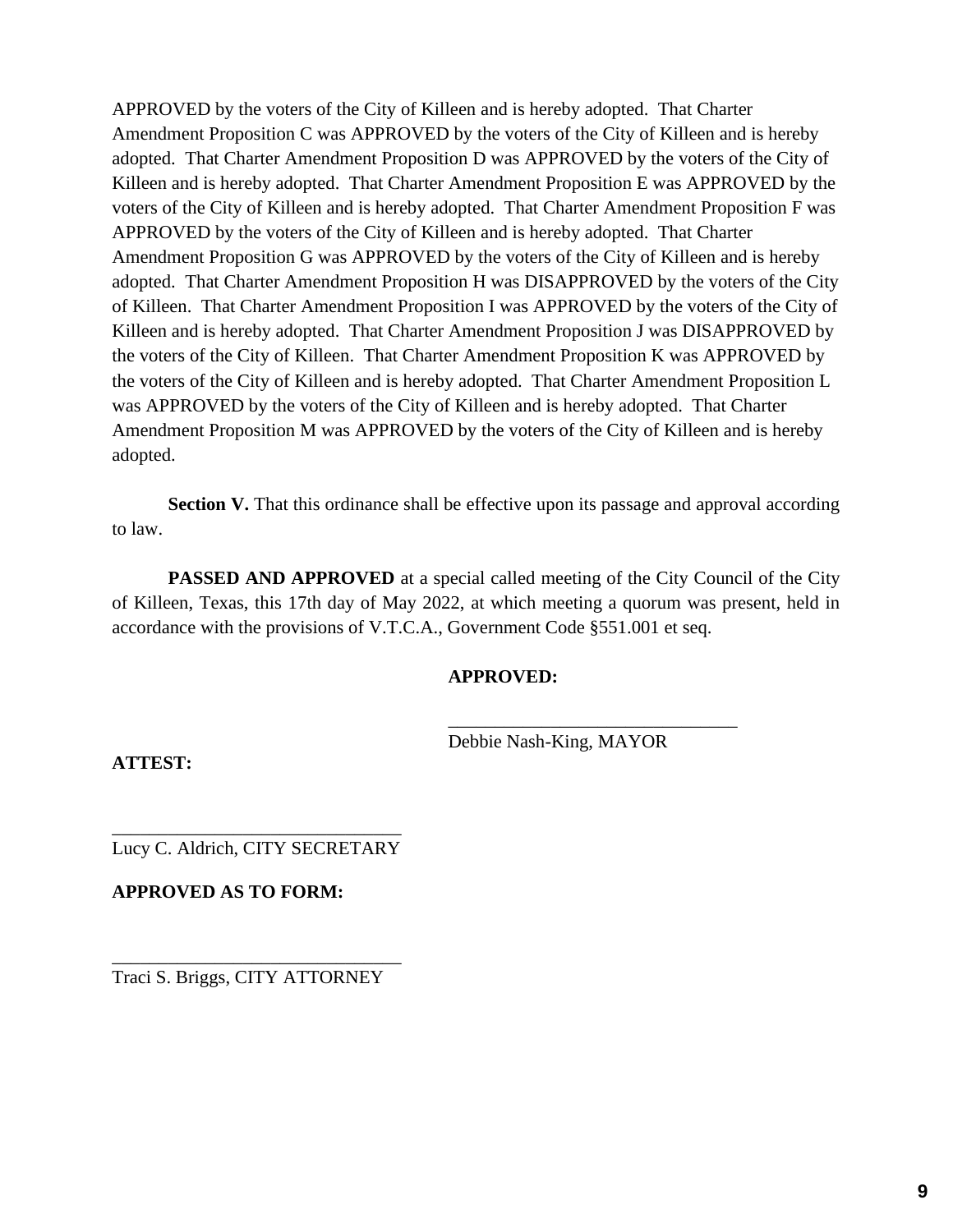



**Staff Report**

**File Number: RS-22-062**

**DATE: May 17, 2022**

- **TO: Kent Cagle, City Manager**
- **FROM: Traci Briggs, City Attorney**
- **SUBJECT: Elect Mayor Protem**

#### **BACKGROUND AND FINDINGS:**

The City Charter provides for the position of mayor protem. The mayor protem acts as the mayor during the absence or disability of the mayor, and, if a vacancy shall occur, becomes the mayor until the next regular general election. The Charter provides for the City Council to "elect a mayor protem from their number…" Historically, the City Council has elected the mayor protem after each general election.

#### **THE ALTERNATIVES CONSIDERED:**

Elect a mayor protem this day or elect a mayor protem at a future date.

#### **Which alternative is recommended? Why?**

Elect a mayor protem this day.

#### **CONFORMITY TO CITY POLICY:**

Election of a mayor protem is in compliance with the City Charter.

#### **FINANCIAL IMPACT:**

#### **What is the amount of the expenditure in the current fiscal year? For future years?**

N/A

#### **Is this a one-time or recurring expenditure?**

N/A

#### **Is this expenditure budgeted?**